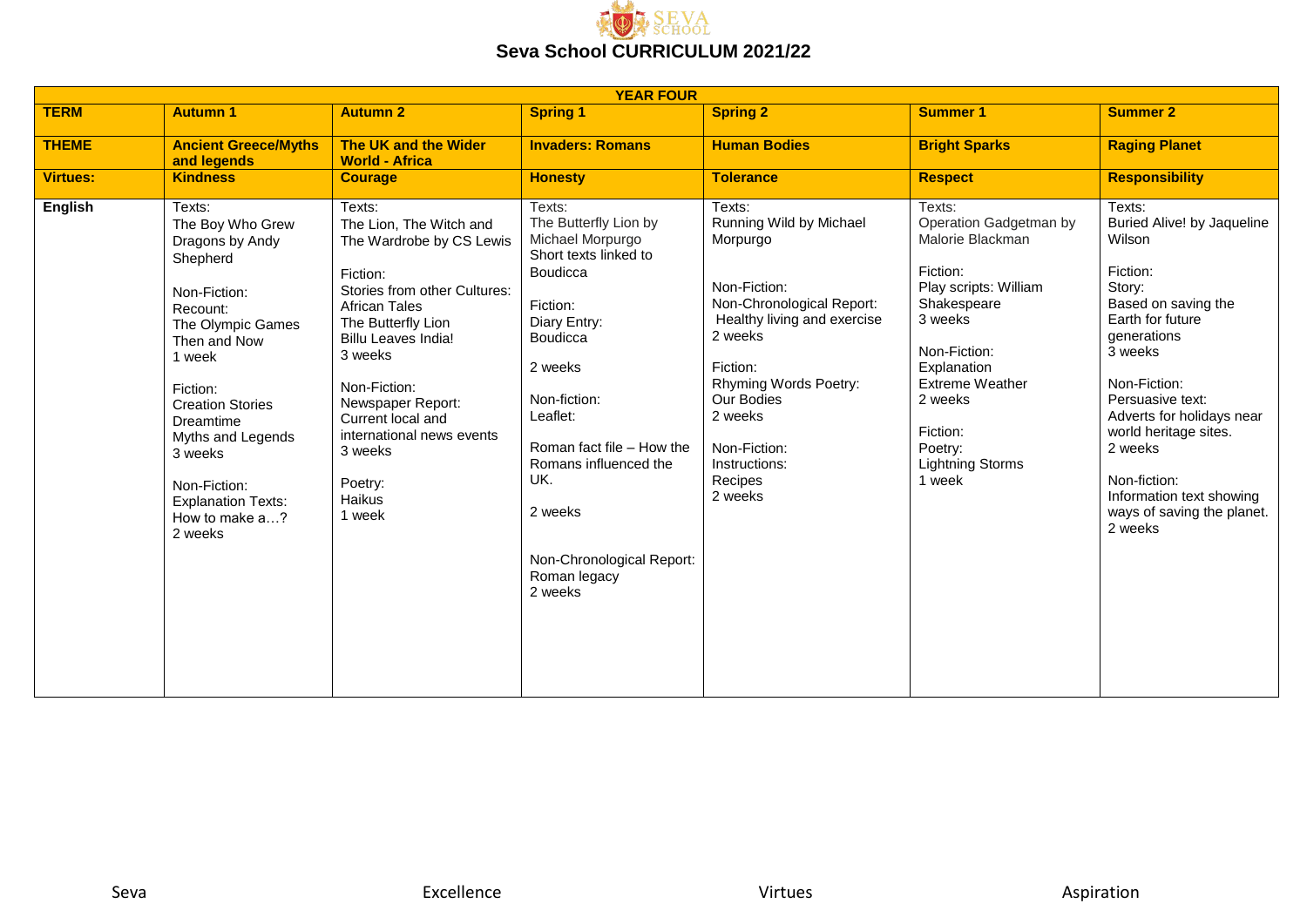

| <b>YEAR FOUR</b> |                                                                                                                                                                                                                                                                                                                                                                                                                                                                                                                                                                                                                                                                                                                              |                                                                                                                                                                                                                                                                                                                                                                                                                                                                                                                                                                                       |                                                                                                                                                                                                                                                                                                                                                                                         |                                                                                                                                                                                                                                                                                                                                                                                                                                                                                                                                                                                                                   |                                                                                                                                                                                                                                                                                                                                                                                                               |                                                                                                                                                                                                                                                                                                |  |  |
|------------------|------------------------------------------------------------------------------------------------------------------------------------------------------------------------------------------------------------------------------------------------------------------------------------------------------------------------------------------------------------------------------------------------------------------------------------------------------------------------------------------------------------------------------------------------------------------------------------------------------------------------------------------------------------------------------------------------------------------------------|---------------------------------------------------------------------------------------------------------------------------------------------------------------------------------------------------------------------------------------------------------------------------------------------------------------------------------------------------------------------------------------------------------------------------------------------------------------------------------------------------------------------------------------------------------------------------------------|-----------------------------------------------------------------------------------------------------------------------------------------------------------------------------------------------------------------------------------------------------------------------------------------------------------------------------------------------------------------------------------------|-------------------------------------------------------------------------------------------------------------------------------------------------------------------------------------------------------------------------------------------------------------------------------------------------------------------------------------------------------------------------------------------------------------------------------------------------------------------------------------------------------------------------------------------------------------------------------------------------------------------|---------------------------------------------------------------------------------------------------------------------------------------------------------------------------------------------------------------------------------------------------------------------------------------------------------------------------------------------------------------------------------------------------------------|------------------------------------------------------------------------------------------------------------------------------------------------------------------------------------------------------------------------------------------------------------------------------------------------|--|--|
| <b>TERM</b>      | <b>Autumn 1</b>                                                                                                                                                                                                                                                                                                                                                                                                                                                                                                                                                                                                                                                                                                              | <b>Autumn 2</b>                                                                                                                                                                                                                                                                                                                                                                                                                                                                                                                                                                       | <b>Spring 1</b>                                                                                                                                                                                                                                                                                                                                                                         | <b>Spring 2</b>                                                                                                                                                                                                                                                                                                                                                                                                                                                                                                                                                                                                   | <b>Summer 1</b>                                                                                                                                                                                                                                                                                                                                                                                               | <b>Summer 2</b>                                                                                                                                                                                                                                                                                |  |  |
| <b>THEME</b>     | <b>Ancient Greece/Myths and</b><br><b>legends</b>                                                                                                                                                                                                                                                                                                                                                                                                                                                                                                                                                                                                                                                                            | <b>The UK and the Wider</b><br><b>World - Africa</b>                                                                                                                                                                                                                                                                                                                                                                                                                                                                                                                                  | <b>Invaders: Romans</b>                                                                                                                                                                                                                                                                                                                                                                 | <b>Human Bodies</b>                                                                                                                                                                                                                                                                                                                                                                                                                                                                                                                                                                                               | <b>Bright Sparks</b>                                                                                                                                                                                                                                                                                                                                                                                          | <b>Raging Planet</b>                                                                                                                                                                                                                                                                           |  |  |
| <b>Virtues:</b>  | <b>Kindness</b>                                                                                                                                                                                                                                                                                                                                                                                                                                                                                                                                                                                                                                                                                                              | <b>Courage</b>                                                                                                                                                                                                                                                                                                                                                                                                                                                                                                                                                                        | <b>Honesty</b>                                                                                                                                                                                                                                                                                                                                                                          | <b>Tolerance</b>                                                                                                                                                                                                                                                                                                                                                                                                                                                                                                                                                                                                  | <b>Respect</b>                                                                                                                                                                                                                                                                                                                                                                                                | <b>Responsibility</b>                                                                                                                                                                                                                                                                          |  |  |
| <b>Maths</b>     | Number: Place Value<br>Roman numerals to 100<br>Round to the nearest 10<br>Round to the nearest 100<br>Count in 1,000s<br>1,000s, 100s, 10s and 1s<br>Partitioning<br>Number line to 10,000<br>1,000 more or less<br>Compare numbers<br>Order numbers<br>Round to the nearest 1,000<br>Count in 25s<br>Negative numbers<br>Number: Addition and<br>subtraction<br>Add and subtract 1s, 10s,<br>100s and 1000s<br>Add two 4-digit numbers - no<br>exchange<br>Add two 4-digit numbers -<br>one exchange<br>Add two 4-digit numbers -<br>more than one exchange<br>Subtract two 4-digit numbers<br>- no exchange<br>Subtract two 4-digit numbers<br>- one exchange<br>Subtract two 4-digit numbers<br>- more than one exchange | <b>Efficient subtraction</b><br>Estimate answers<br>Checking strategies<br>Measurement: Length and<br>Perimeter<br>Kilometres<br>Perimeter on a grid<br>Perimeter of a rectangle<br>Perimeter of rectilinear<br>shapes<br>Number: Multiplication and<br>Division<br>Multiply by 10<br>Multiply by 100<br>Divide by 10<br>Divide by 100<br>Multiply by 1 and 0<br>Divide by 1<br>Multiply and divide by 6<br>6 times-table and division<br>facts<br>Multiply and divide by 9<br>9 times-table and division<br>facts<br>Multiply and divide by 7<br>7 times-table and division<br>facts | Multiplication and Division<br>11 and 12 times-table<br>Multiply 3 numbers<br>Factor pairs<br><b>Efficient multiplication</b><br>Written methods<br>Multiply 2-digits by 1-digit<br>Multiply 3-digits by 1-digit<br>Divide 2-digits by 1-digit<br>Divide 3-digits by 1-digit<br>Correspondence problems<br>Area<br>What is area?<br>Counting squares<br>Making shapes<br>Comparing area | Number:<br>Fractions<br>What is a fraction?<br><b>Equivalent fractions</b><br>Fractions greater than 1<br>Count in fractions<br>Add 2 or more fractions<br>Subtract 2 fractions<br>Subtract from whole amounts<br>Calculate fractions of a<br>quantity<br>Problem solving - calculate<br>quantities<br>Number: Decimals Recognise<br>tenths and hundredths<br>Tenths as decimals<br>Tenths on a place value grid<br>Tenths on a number line<br>Divide 1-digit by 10<br>Divide 2-digits by 10<br><b>Hundredths</b><br>Hundredths as decimals<br>Hundredths on a place value<br>grid<br>Divide 1 or 2-digits by 100 | Number: Decimals<br>Make a whole<br>Write decimals<br>Compare decimals<br>Order decimals<br>Round decimals<br>Halves and quarters<br>Measurement: Money<br>Pounds and pence<br>Ordering money<br><b>Estimating money</b><br>Four operations<br>Measurement: Time<br>Hours, minutes and<br>seconds<br>Years, months, weeks and<br>days<br>Analogue to digital - 12<br>hour<br>Analogue to digital - 24<br>hour | <b>Statistics</b><br>Interpret charts<br>Comparison, sum &<br>difference<br>Introducing line graphs<br>Line graphs<br>Geometry: Properties of<br>Shape<br>Identify angles<br>Compare and order<br>angles<br>Triangles<br>Quadrilaterals<br>Lines of symmetry<br>Complete a symmetric<br>figure |  |  |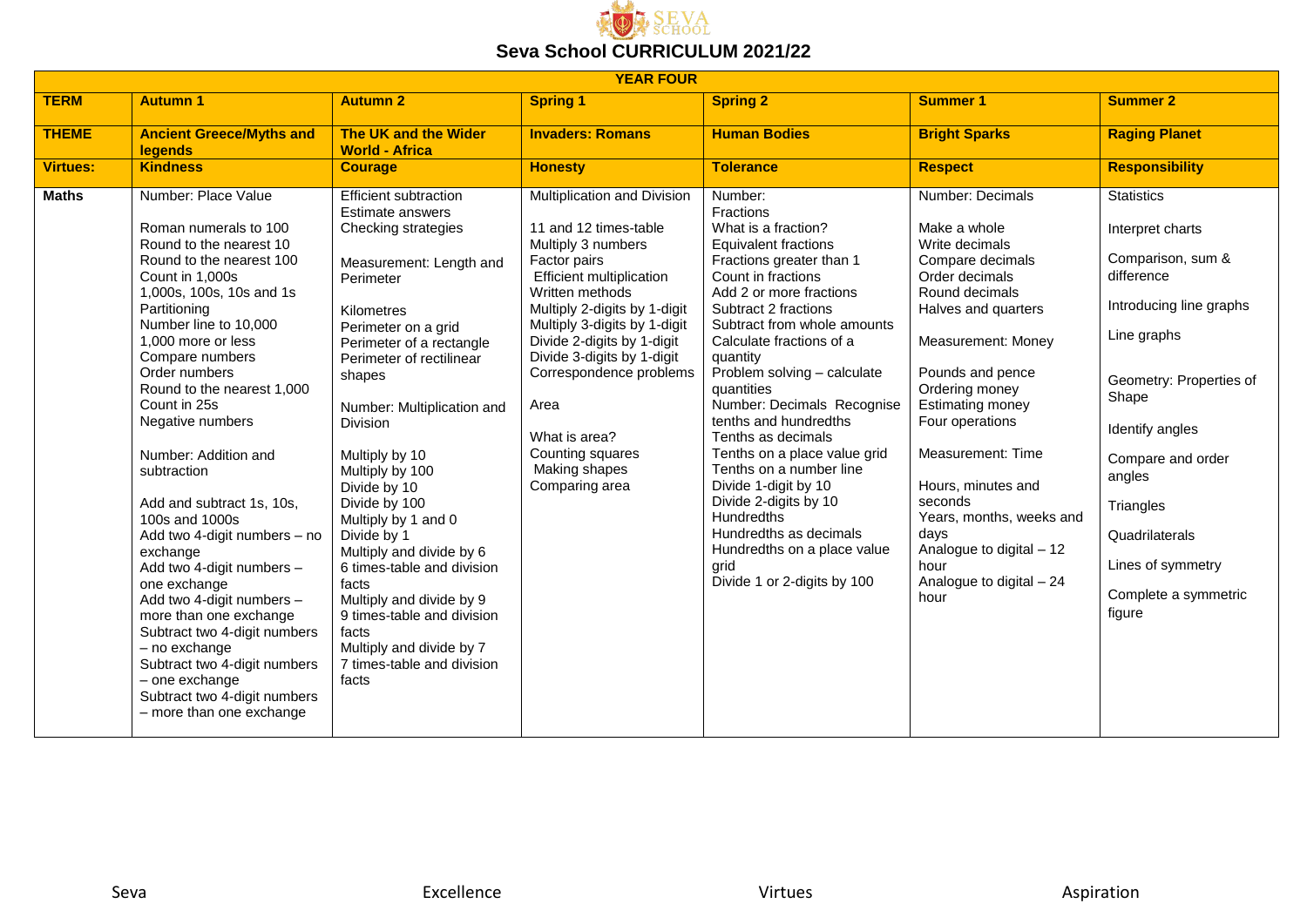

| <b>YEAR FOUR</b>                              |                                                                                                                                                                     |                                                                                                                                                                                   |                                                                                               |                                                                   |                                                                                                                                                                                                                                     |                                                                        |  |  |
|-----------------------------------------------|---------------------------------------------------------------------------------------------------------------------------------------------------------------------|-----------------------------------------------------------------------------------------------------------------------------------------------------------------------------------|-----------------------------------------------------------------------------------------------|-------------------------------------------------------------------|-------------------------------------------------------------------------------------------------------------------------------------------------------------------------------------------------------------------------------------|------------------------------------------------------------------------|--|--|
| <b>TERM</b>                                   | <b>Autumn 1</b>                                                                                                                                                     | <b>Autumn 2</b>                                                                                                                                                                   | <b>Spring 1</b>                                                                               | <b>Spring 2</b>                                                   | <b>Summer 1</b>                                                                                                                                                                                                                     | <b>Summer 2</b>                                                        |  |  |
| <b>THEME</b>                                  | <b>Ancient Greece/Myths</b><br>and legends                                                                                                                          | The UK and the Wider<br><b>World - Africa</b>                                                                                                                                     | <b>Invaders: Romans</b>                                                                       | <b>Human Bodies</b>                                               | <b>Bright Sparks</b>                                                                                                                                                                                                                | <b>Raging Planet</b>                                                   |  |  |
| <b>Virtues:</b>                               | <b>Kindness</b>                                                                                                                                                     | <b>Courage</b>                                                                                                                                                                    | <b>Honesty</b>                                                                                | <b>Tolerance</b>                                                  | <b>Respect</b>                                                                                                                                                                                                                      | <b>Responsibility</b>                                                  |  |  |
| <b>Visits/Visitors &amp;</b><br><b>EVENTS</b> | <b>Bandi Chorr</b><br><b>Hello/Yellow Mental</b><br>Health Day<br><b>Black History Month</b>                                                                        | Visit to a Cathedral<br>Guru Nanak Gurpurab<br><b>Charr Sahibzaade</b><br>Remembrance Day<br>Christmas<br>Year 4 exchange visit with<br>St Paul's and Peter's<br>School RE based. | Safer Internet Day                                                                            | World Book Day<br>Vaisakhi<br>Easter                              |                                                                                                                                                                                                                                     | Chabeel<br><b>Enterprise Week</b>                                      |  |  |
| RE                                            | L2.3 Why is Jesus inspiring to some people?<br>Celebration link- Christmas<br>Cathedral                                                                             |                                                                                                                                                                                   | L2.1 What do different people believe about God?                                              |                                                                   | L2.9 What can we learn from religions about deciding<br>what is right or wrong?                                                                                                                                                     |                                                                        |  |  |
| Theme:                                        | <b>Families and</b><br>Friendships.<br><b>Safe Relationships</b>                                                                                                    | <b>Respecting Ourselves</b><br>and Others                                                                                                                                         | <b>Belonging to a</b><br>Community.<br><b>Media Literacy and</b><br><b>Digital Resilience</b> | <b>Money and Work</b>                                             | <b>Physical Health and</b><br><b>Mental Wellbeing.</b><br><b>Growing and Changing</b>                                                                                                                                               | <b>Keeping Safe</b>                                                    |  |  |
| <b>PHSE</b>                                   | Positive friendships<br>including online.<br>Responding to hurtful<br>behaviour; managing<br>confidentiality;<br>recognising risks online.                          | Respecting differences and<br>similarities; discussing<br>differences sensitively.                                                                                                | What makes a community;<br>shared responsibilities.<br>How data is shared and<br>used.        | Making decisions about<br>money; using and keeping<br>money safe. | Maintaining a balanced<br>lifestyles; oral hygiene and<br>dental care.<br>Personal hygiene routines;<br>Physical and emotional<br>changes in puberty;<br>external genitalia; personal<br>hygiene routines; support<br>with puberty. | Medicines and household<br>products; drugs common<br>to everyday life. |  |  |
|                                               | <b>Taking Care</b><br>Rights, Responsibilities<br>and Feelings<br>Safe and Unsafe<br>Feelings<br>Exploring Theme 2-<br><b>Secrets</b><br>Networks and Using<br>Them | <b>Black History Month</b><br>Focus on Harriet Tubman                                                                                                                             |                                                                                               |                                                                   |                                                                                                                                                                                                                                     |                                                                        |  |  |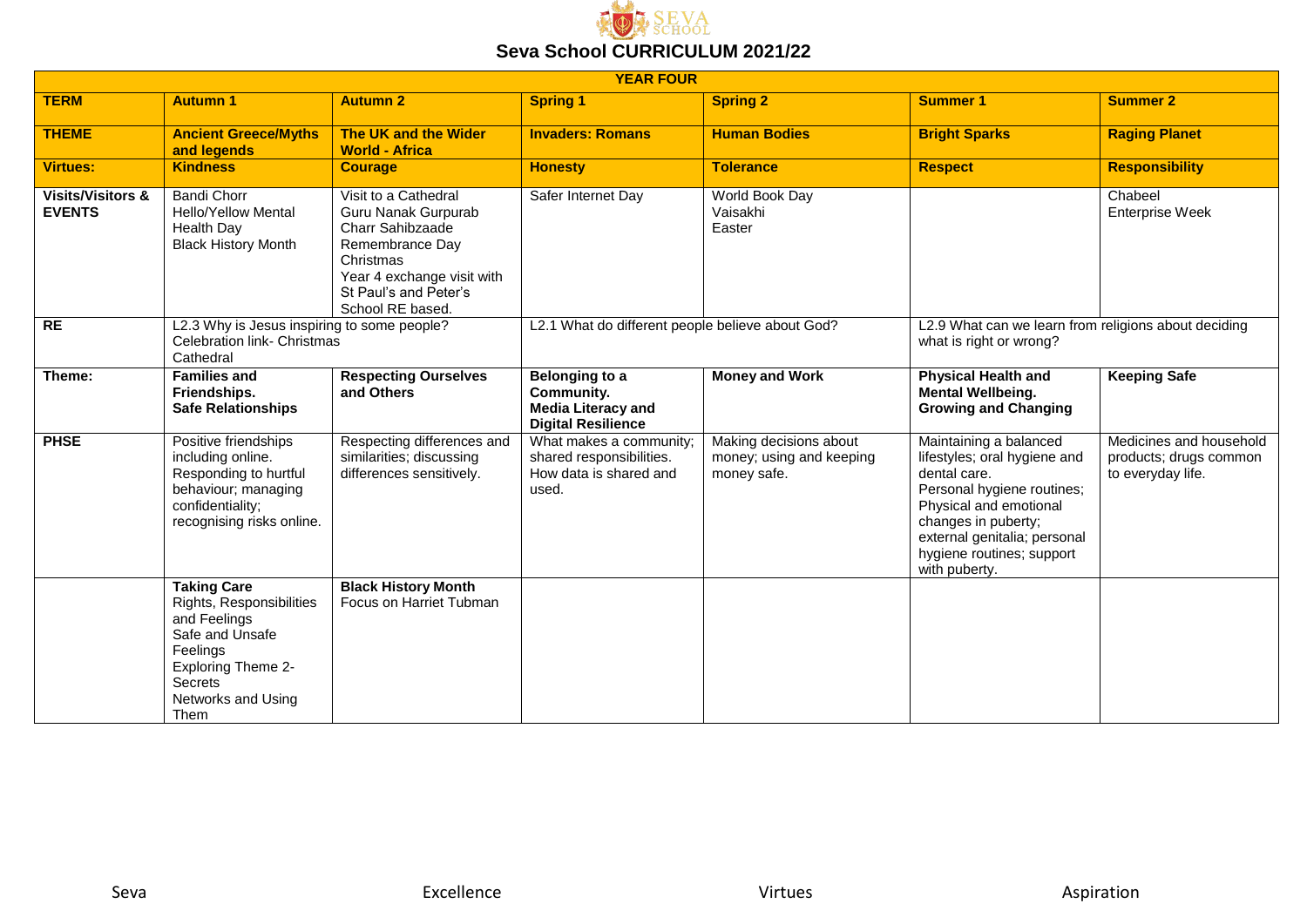

| <b>YEAR FOUR</b>                                   |                                                                                                                                                                                                                                                                                                                                                                                                                                    |                                                                                                                                                                                                                                                                                                                                                                              |                                                                                                                                                              |                                                                                                                                                                                                                                            |                                                                                                                                                                                                                                                                                                                                 |                                                                                                                                                                                                                                               |  |
|----------------------------------------------------|------------------------------------------------------------------------------------------------------------------------------------------------------------------------------------------------------------------------------------------------------------------------------------------------------------------------------------------------------------------------------------------------------------------------------------|------------------------------------------------------------------------------------------------------------------------------------------------------------------------------------------------------------------------------------------------------------------------------------------------------------------------------------------------------------------------------|--------------------------------------------------------------------------------------------------------------------------------------------------------------|--------------------------------------------------------------------------------------------------------------------------------------------------------------------------------------------------------------------------------------------|---------------------------------------------------------------------------------------------------------------------------------------------------------------------------------------------------------------------------------------------------------------------------------------------------------------------------------|-----------------------------------------------------------------------------------------------------------------------------------------------------------------------------------------------------------------------------------------------|--|
| <b>TERM</b>                                        | <b>Autumn 1</b>                                                                                                                                                                                                                                                                                                                                                                                                                    | <b>Autumn 2</b>                                                                                                                                                                                                                                                                                                                                                              | <b>Spring 1</b>                                                                                                                                              | <b>Spring 2</b>                                                                                                                                                                                                                            | <b>Summer 1</b>                                                                                                                                                                                                                                                                                                                 | <b>Summer 2</b>                                                                                                                                                                                                                               |  |
| <b>THEME</b>                                       | <b>Ancient Greece/Myths</b><br>and legends                                                                                                                                                                                                                                                                                                                                                                                         | The UK and the Wider<br><b>World - Africa</b>                                                                                                                                                                                                                                                                                                                                | <b>Invaders: Romans</b>                                                                                                                                      | <b>Human Bodies</b>                                                                                                                                                                                                                        | <b>Bright Sparks</b>                                                                                                                                                                                                                                                                                                            | <b>Raging Planet</b>                                                                                                                                                                                                                          |  |
| <b>Virtues:</b>                                    | <b>Kindness</b>                                                                                                                                                                                                                                                                                                                                                                                                                    | <b>Courage</b>                                                                                                                                                                                                                                                                                                                                                               | <b>Honesty</b>                                                                                                                                               | <b>Tolerance</b>                                                                                                                                                                                                                           | <b>Respect</b>                                                                                                                                                                                                                                                                                                                  | <b>Responsibility</b>                                                                                                                                                                                                                         |  |
| <b>Science and</b><br><b>Scientific</b><br>enquiry | Sound<br>Identify how sounds are<br>made<br>Recognise that vibrations<br>from sounds travel<br>through a medium to the<br>ear<br>Find patterns between the<br>pitch of a sound and<br>features of the object that<br>produced it.<br>Find patterns between the<br>volume of a sound and<br>the strength of the<br>vibrations that produced it<br>Recognise that sounds<br>get fainter as the distance<br>from the source increases | Living things and their<br>habitats<br>Recognise that living<br>things can be grouped in<br>a variety of ways Explore<br>and use classification<br>keys to help group,<br>identify and name a<br>variety of living things in<br>the local and wider<br>environment.<br>Recognise that<br>environments can change<br>and that this can<br>sometimes pose dangers<br>to living | <b>Animals including</b><br>humans<br>(food chains)<br>Construct and interpret a<br>variety of food chains,<br>identifying producers,<br>predators and prey. | <b>Animals including humans</b><br>(teeth and digestion)<br>Describe the simple functions<br>of the basic parts of the<br>digestive system in humans.<br>Identify the different types of<br>teeth in humans and their<br>simple functions. | <b>Electricity</b><br>Identify common<br>appliances that run on<br>electricity<br>Construct a simple series<br>electrical circuits<br>Identify whether or not a<br>lamp will light in a simple<br>series circuit<br>Recognise that a switch<br>opens and closes a circuit<br>Recognise some common<br>conductors and insulators | <b>States of matter</b><br>Compare and group<br>materials together.<br>Observe that some<br>materials change state<br>when they are heated or<br>cooled Identify the part<br>played by evaporation<br>and condensation in the<br>water cycle. |  |
| <b>Scientific Capital</b><br><b>Ideas</b>          | Plan a concert - What are<br>the health & safety risks?                                                                                                                                                                                                                                                                                                                                                                            | Have a class pet<br>Write a guide on how to<br>look after a pet                                                                                                                                                                                                                                                                                                              | Pond dipping to catch<br>animals and classify                                                                                                                | Eat a piece of bread. Which<br>teeth were used in which part<br>of the eating process?                                                                                                                                                     | Observe all the different<br>effects that electricity has<br>on the various appliances<br>at home i.e. make them<br>warm/cold, cause<br>movement, produce light,<br>and create sounds.                                                                                                                                          | Make ice-lollies from<br>various edible liquids.                                                                                                                                                                                              |  |
|                                                    |                                                                                                                                                                                                                                                                                                                                                                                                                                    |                                                                                                                                                                                                                                                                                                                                                                              | <b>YEAR FOUR</b>                                                                                                                                             |                                                                                                                                                                                                                                            |                                                                                                                                                                                                                                                                                                                                 |                                                                                                                                                                                                                                               |  |
| <b>TERM</b>                                        | <b>Autumn 1</b>                                                                                                                                                                                                                                                                                                                                                                                                                    | <b>Autumn 2</b>                                                                                                                                                                                                                                                                                                                                                              | <b>Spring 1</b>                                                                                                                                              | <b>Spring 2</b>                                                                                                                                                                                                                            | <b>Summer 1</b>                                                                                                                                                                                                                                                                                                                 | <b>Summer 2</b>                                                                                                                                                                                                                               |  |
| <b>THEME</b>                                       | <b>Ancient Greece/Myths</b><br>and legends                                                                                                                                                                                                                                                                                                                                                                                         | The UK and the Wider<br><b>World - Africa</b>                                                                                                                                                                                                                                                                                                                                | <b>Invaders: Romans</b>                                                                                                                                      | <b>Human Bodies</b>                                                                                                                                                                                                                        | <b>Bright Sparks</b>                                                                                                                                                                                                                                                                                                            | <b>Raging Planet</b>                                                                                                                                                                                                                          |  |
| <b>Virtues:</b>                                    | <b>Kindness</b>                                                                                                                                                                                                                                                                                                                                                                                                                    | <b>Courage</b>                                                                                                                                                                                                                                                                                                                                                               | <b>Honesty</b>                                                                                                                                               | <b>Tolerance</b>                                                                                                                                                                                                                           | <b>Respect</b>                                                                                                                                                                                                                                                                                                                  | <b>Responsibility</b>                                                                                                                                                                                                                         |  |
| <b>History</b>                                     | <b>Ancient Greece</b>                                                                                                                                                                                                                                                                                                                                                                                                              |                                                                                                                                                                                                                                                                                                                                                                              | Roman empire and its<br>impact on Britain                                                                                                                    |                                                                                                                                                                                                                                            |                                                                                                                                                                                                                                                                                                                                 |                                                                                                                                                                                                                                               |  |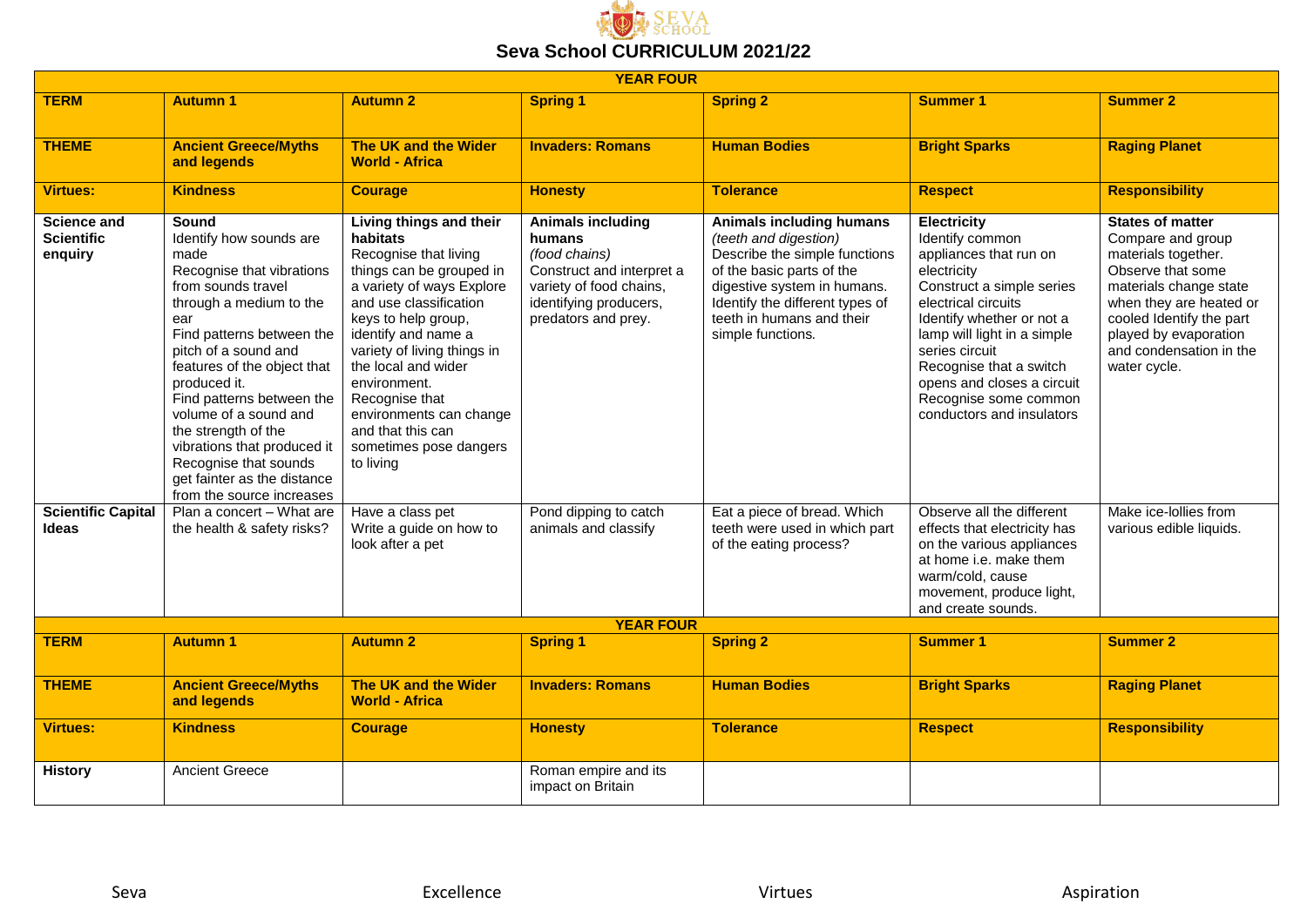

| Geography              |                                                    | UK and the wider world                             |                                          |                                    |                                      | Raging planet:                           |
|------------------------|----------------------------------------------------|----------------------------------------------------|------------------------------------------|------------------------------------|--------------------------------------|------------------------------------------|
|                        |                                                    | with a focus on Africa                             |                                          |                                    |                                      | Looking at natural                       |
|                        |                                                    |                                                    |                                          |                                    |                                      | disasters.                               |
| <b>Computing &amp;</b> | iProgram Unit 1                                    | iData                                              | iMail                                    | iAnimate                           | iProgram Unit 2                      | <b>iSafe</b>                             |
| eSafety                | Understand that a<br>program is a                  | Understand that                                    | Understand that                          | Understand what an<br>animation is | Understand that robots               | Learn about the benefits<br>of sharing   |
|                        |                                                    | computers represent data                           | messages can be used to                  |                                    | need moving parts<br>Understand that | information online, but                  |
|                        | sequence of statements<br>written in a programming | as numbers and count<br>using switches of 'on' and | communicate over<br>distance a number of | Create a scene for an<br>animation | robots can be                        | also about the                           |
|                        | language (TurtleArt)                               | 'off' $(0 \text{ and } 1)$                         | ways                                     | Understand that                    | programmed to follow                 | safety and security risks                |
|                        | Program an turtle to                               | Sort record cards using                            | Understand how                           | animations can be created          | instructions                         | of sharing                               |
|                        | execute a sequence of                              | field names                                        | email travels and how to                 | using digital tools                | Understand                           | certain types of                         |
|                        | statements                                         | Understand that                                    | retrieve it                              | Create an animated scene           | that sequences of                    | information.                             |
|                        | understand that computer                           | information can be stored                          | Send and reply to                        | Storyboard and create a            | commands can be replaced             | Understand what type of                  |
|                        | Programs consist of                                | as numbers, text and                               | emails                                   | short animation                    | with                                 | information                              |
|                        | statements that                                    | choices (e                                         | Attach a file to an                      |                                    | repeats                              | can put them at risk for                 |
|                        | perform a specific task.                           | .g. yes/no)                                        | email                                    |                                    | Understand                           | identity theft                           |
|                        | Understand that                                    | Understand that storing                            | Understand the                           |                                    | that robots use sensors              | and other scams.                         |
|                        | statements can be                                  | information                                        | advantages of attaching                  |                                    | to 'see' and 'feel'                  | Distinguish between                      |
|                        | Altered amend an                                   | in an organised way helps                          | files to emails                          |                                    | Understand that robots can           | personal                                 |
|                        | algorithm to change the                            | Answer questions                                   | Use email to                             |                                    | be programmed to respond             | information, which is safe               |
|                        | size of a shape                                    | Search a database to                               | communicate ideas                        |                                    | to data by                           | to share                                 |
|                        | program a virtual robot to                         | answer questions                                   |                                          |                                    | changing behaviour                   | online, and private                      |
|                        | move                                               | Use the information in a                           |                                          |                                    | Extended project to                  | information, which                       |
|                        | and draw                                           | database to create a                               |                                          |                                    | design, build and                    | is unsafe to share.                      |
|                        | Design a program that                              | simple chart                                       |                                          |                                    | program a robotic model              | empathise with those who                 |
|                        | makes                                              |                                                    |                                          |                                    |                                      | have                                     |
|                        | choices                                            |                                                    |                                          |                                    |                                      | received mean and hurtful                |
|                        | Understand that                                    |                                                    |                                          |                                    |                                      | messages                                 |
|                        | commands                                           |                                                    |                                          |                                    |                                      | Judge what it means to<br>cross the line |
|                        | and actions can be<br>programmed to be             |                                                    |                                          |                                    |                                      | from harmless                            |
|                        | executed depending upon                            |                                                    |                                          |                                    |                                      | to harmful                               |
|                        | whether a                                          |                                                    |                                          |                                    |                                      | communication online                     |
|                        | condition is true or not                           |                                                    |                                          |                                    |                                      | Generate solutions for                   |
|                        | develop algorithms                                 |                                                    |                                          |                                    |                                      | dealing with                             |
|                        | Combine repetition and                             |                                                    |                                          |                                    |                                      | cyberbullying                            |
|                        | conditional                                        |                                                    |                                          |                                    |                                      | define plagiarism and                    |
|                        | statements into a                                  |                                                    |                                          |                                    |                                      | describe its                             |
|                        | program                                            |                                                    |                                          |                                    |                                      | consequences                             |
|                        |                                                    |                                                    |                                          |                                    |                                      | Explain how giving credit                |
|                        |                                                    |                                                    |                                          |                                    |                                      | is a sign of                             |
|                        |                                                    |                                                    |                                          |                                    |                                      | respect for people's work                |
|                        |                                                    |                                                    |                                          |                                    |                                      | Articulate when it is                    |
|                        |                                                    |                                                    |                                          |                                    |                                      | acceptable to use                        |
|                        |                                                    |                                                    |                                          |                                    |                                      | people's work, and how to                |
|                        |                                                    |                                                    |                                          |                                    |                                      | write a                                  |
|                        |                                                    |                                                    |                                          |                                    |                                      | citation                                 |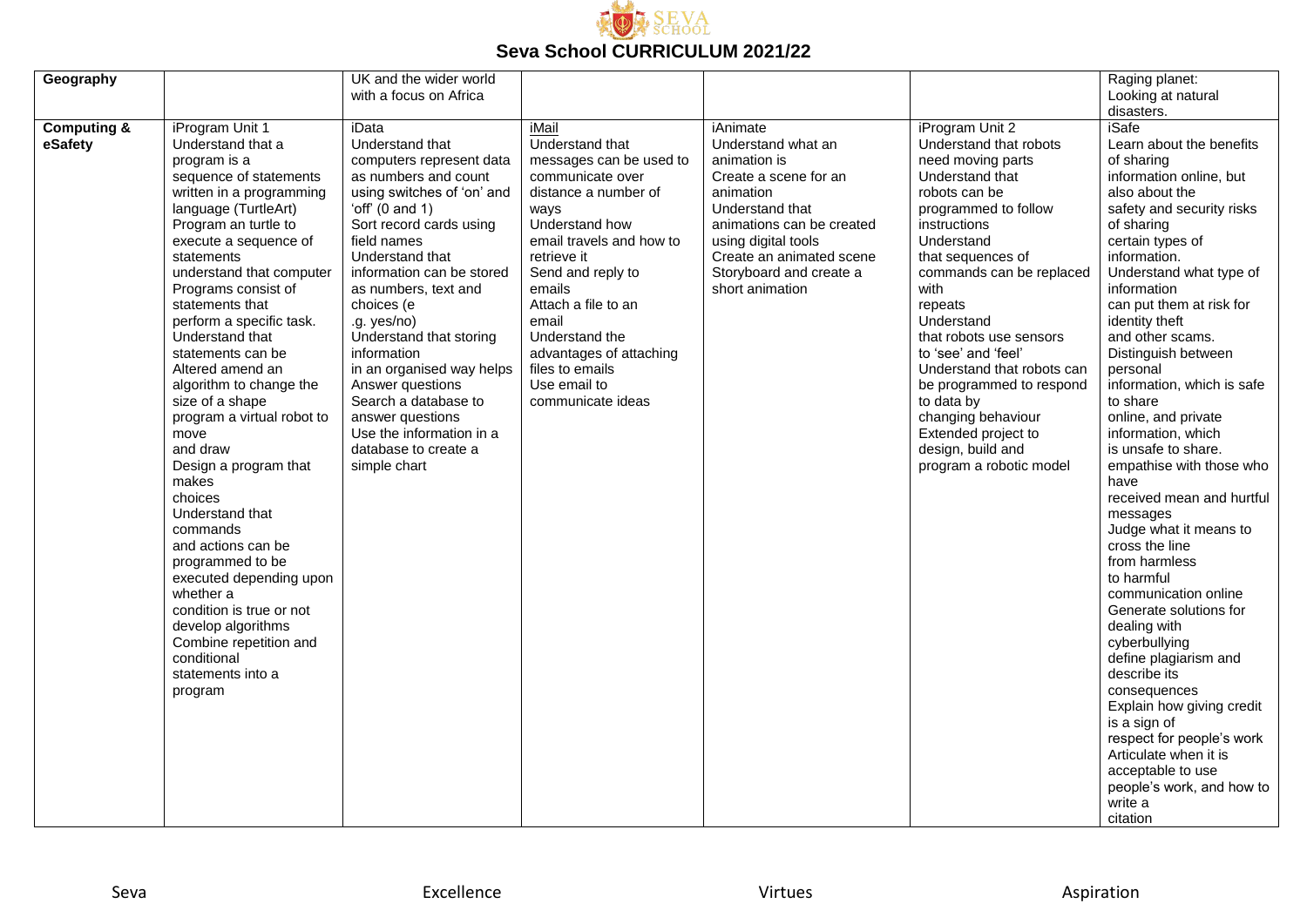

| Art & DT<br>(cooking) | Theme: Ancient Greece<br>Design and make a type<br>of Greek food<br>(Cooking - Planning,<br>working with tools,<br>equipment, materials to<br>make quality products,<br>evaluate processes and<br>products) | Theme: The UK and the<br>Wider World- Africa<br>Design and make African<br>masks<br>(Sculpture - Planning,<br>working with tools,<br>equipment, materials to<br>make quality products,<br>evaluate processes and<br>products) | Theme: Invaders: Romans<br>Roman Mosaics/shields<br>(painting techniques,<br>colour, tiles, printing) | Theme: Human Bodies<br>Artist - Sonia Delaunay<br>(Textiles-fashion) | Theme: Bright Sparks<br>Design and make a working<br>lighthouse with a working<br>simple circuit<br>(Planning, working with<br>tools, equipment, materials<br>to make quality products,<br>evaluate processes and<br>products) | Theme: Raging Planet<br>Tornado Art<br>(drawing, painting) |
|-----------------------|-------------------------------------------------------------------------------------------------------------------------------------------------------------------------------------------------------------|-------------------------------------------------------------------------------------------------------------------------------------------------------------------------------------------------------------------------------|-------------------------------------------------------------------------------------------------------|----------------------------------------------------------------------|--------------------------------------------------------------------------------------------------------------------------------------------------------------------------------------------------------------------------------|------------------------------------------------------------|
| <b>Music</b>          | <b>Exploring Descriptive</b><br>Sounds                                                                                                                                                                      | <b>Exploring Rhythmic</b><br>Patterns                                                                                                                                                                                         | <b>Exploring Arrangements</b>                                                                         | <b>Exploring Pentatonic Scales</b>                                   | <b>Exploring Sound Colours</b>                                                                                                                                                                                                 | <b>Exploring Singing Games</b>                             |